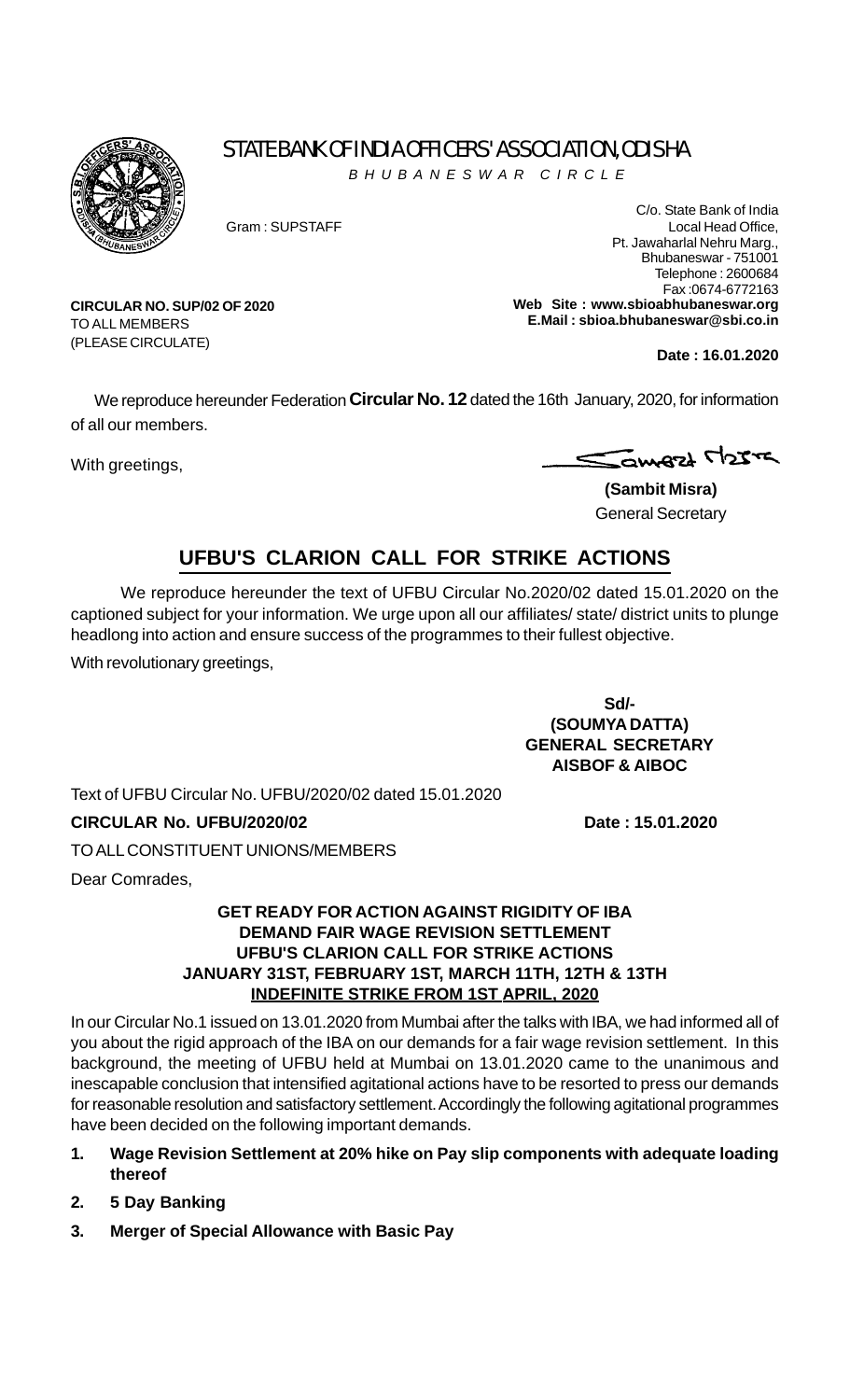- **4. Scrap New Pension Scheme(NPS)**
- **5. Updation of Pension**
- **6. Improvement in Family Pension**
- **7. Allocation to Staff Welfare Fund based on Operating Profits**
- **8. Exemption from Income Tax on retiral benefits without ceiling**
- **9. Uniform definition of Business Hours, Lunch Hour, etc. in Branches**
- **10. Introduction of Leave Bank**
- **11. Defined Working Hours for Officers**
- **12. Equal wage for equal work for contract employees/Business Correspondents STRIKE ACTIONS**

| Jan.31 and Feb. 1    | 2 Days Strike             |
|----------------------|---------------------------|
| March 11, 12, 13     | 3 Days Strike             |
| From April 1 onwards | <b>Indefinite Strikel</b> |

### **DETAILED AGITATIONAL PROGRAMMES:**

| From 20.01.2020 | Work to Rule and withdrawal of extra cooperation.                                                                                                          |
|-----------------|------------------------------------------------------------------------------------------------------------------------------------------------------------|
| 20.01.2020      | <b>Centralised Demonstrations</b>                                                                                                                          |
| 21.01.2020 to   |                                                                                                                                                            |
| 31.03.2020      | Mass Signature Campaign*                                                                                                                                   |
| 24.01.2020      | <b>Centralised demonstrations</b>                                                                                                                          |
| 25.01.2020      | Display of Posters*                                                                                                                                        |
| 27.01.2020      | <b>Centralised demonstrations</b>                                                                                                                          |
| 29.01.2020 or   |                                                                                                                                                            |
| 30.01.2020      | <b>Press Meet</b>                                                                                                                                          |
| 30.01.2020      | Black Badge Wearing and Centralised Demonstrations*                                                                                                        |
| 31.01.2020 &    |                                                                                                                                                            |
| 01.02.2020      | 2 Days' All India Bank Strike                                                                                                                              |
| 01.02.2020      | Protest rallies culminating in submission of Memorandum to District Collector/<br>Governor for onward transmission to the Honb'le Prime Minister of India* |
| 06.02.2020      | <b>Centralised Demonstrations</b>                                                                                                                          |
| 10.02.2020      | <b>Boycotting Official Functions.</b>                                                                                                                      |
| 11.02.2020      | <b>Centralised Demonstrations</b>                                                                                                                          |
| 17.02.2020      | Black Badge Wearing and Centralised Demonstrations*                                                                                                        |
| 20.02.2020      | <b>Centralised Demonstrations</b>                                                                                                                          |
| 24.02.2020 to   |                                                                                                                                                            |
| 29.02.2020      | Memorandum to Local MPs, Governor(s) etc.*                                                                                                                 |
| 26.02.2020      | <b>Centralised Demonstrations</b>                                                                                                                          |
| 03.03.2020      | <b>Candle Light Protest</b>                                                                                                                                |
| 07.03.2020      | Press Meet and Dharna at all State Capitals                                                                                                                |
| 09.03.2020      | <b>Centralised Demonstrations</b>                                                                                                                          |